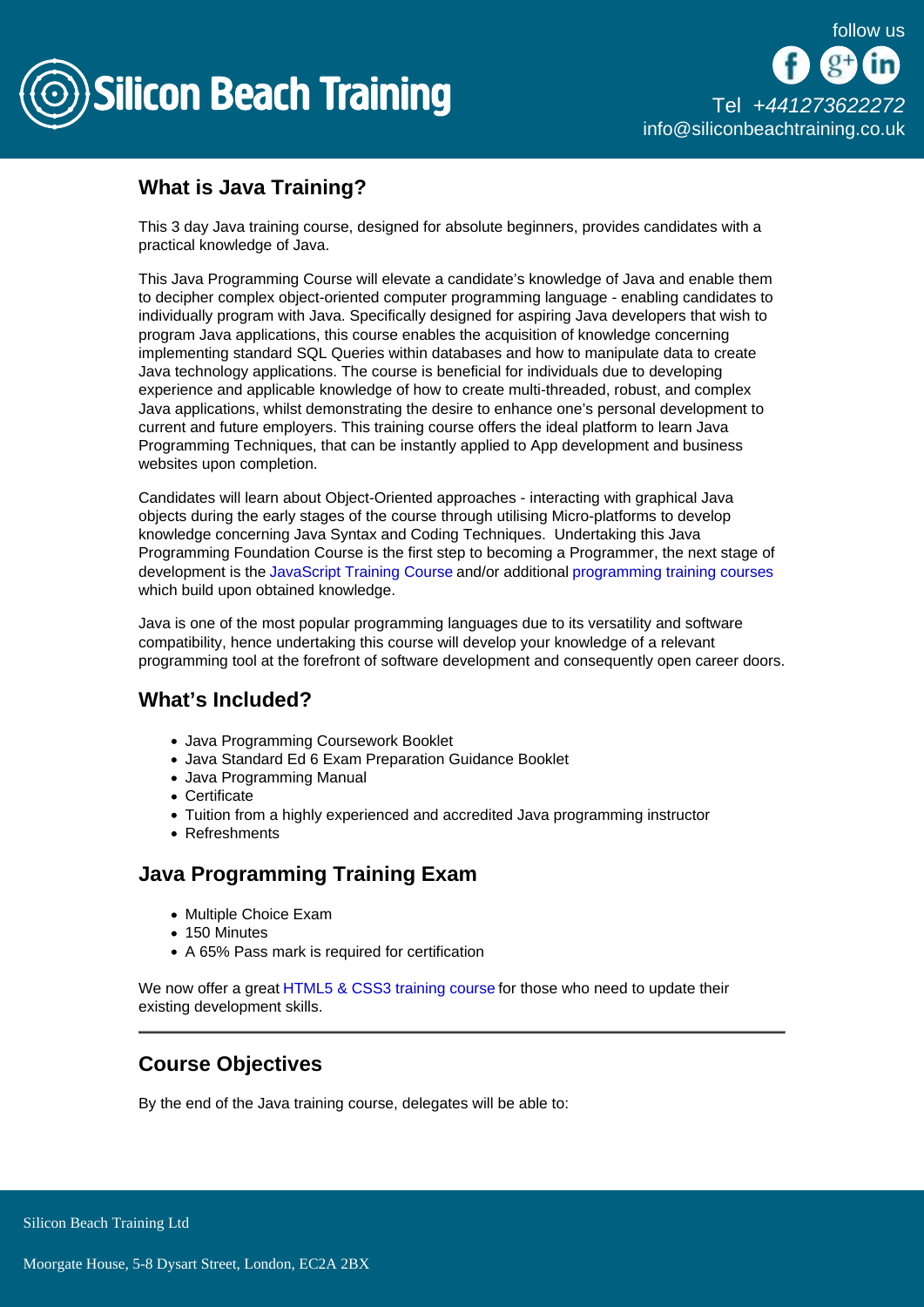

[Tel +44](tel:+441273622272)1273622272 [info@siliconbeachtraining.co.uk](/var/www/html/siliconbeachtraining.co.uk/public/mailTo:info@siliconbeachtraining.co.uk)

- Write their own Java programs
- Work with existing code
- Utilise object oriented Programme Approaches
- Understand Java Programming Language
- Java Best-Practice
- Conduct Object Oriented Software Development

## Introduction to Java Programming

- Why use Java
- How does Java work?
- Java Access Control
- Object Oriented Java
- Data Structures
- Inheritance Hierarchies
- Polymorphism
- Designing Code

#### Language Syntax

- Variables
- **Statements**
- Arrays

Silicon Beach Training Ltd